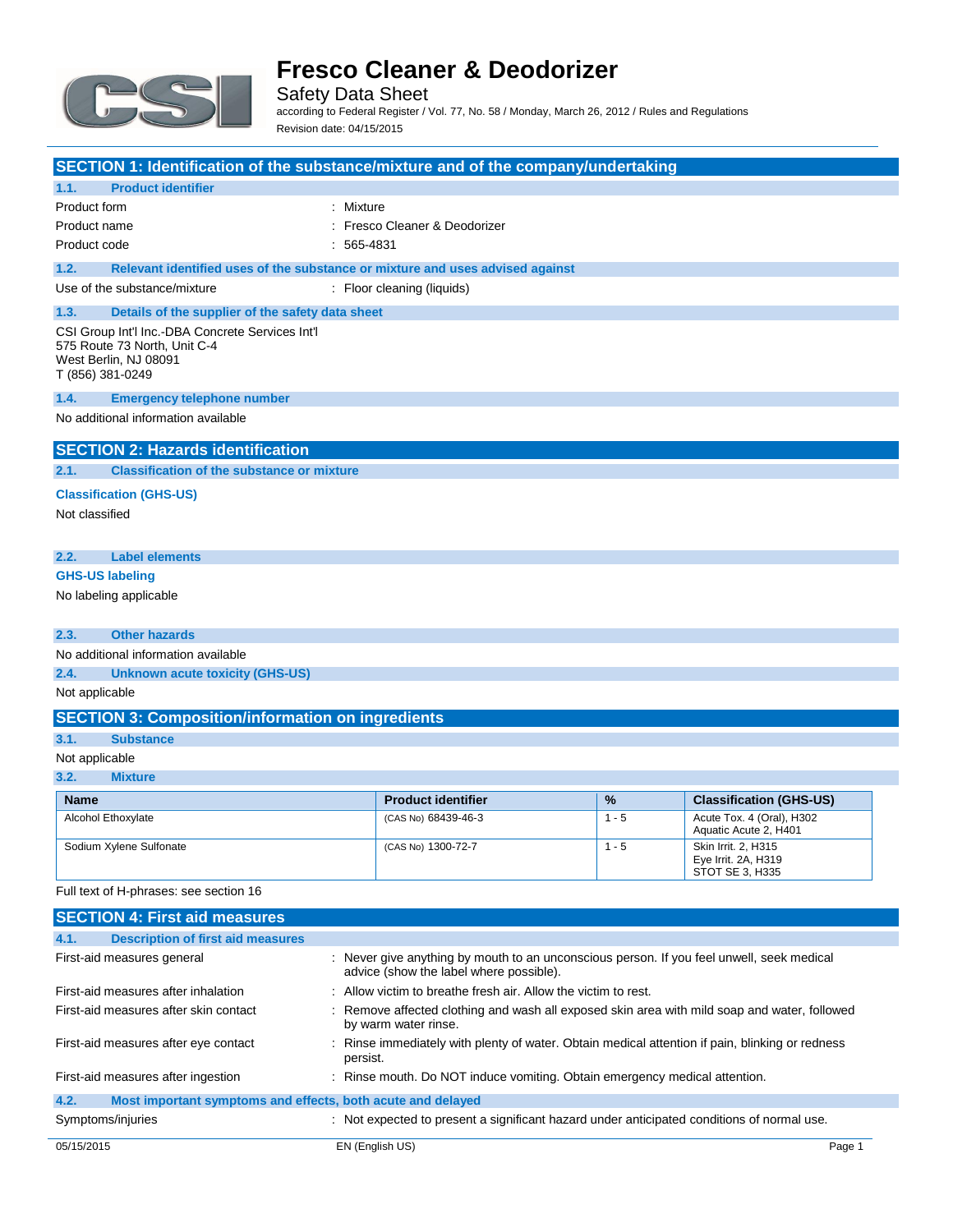Safety Data Sheet

according to Federal Register / Vol. 77, No. 58 / Monday, March 26, 2012 / Rules and Regulations

| Indication of any immediate medical attention and special treatment needed<br>4.3. |                                               |                                                                                                                                                                                                              |  |
|------------------------------------------------------------------------------------|-----------------------------------------------|--------------------------------------------------------------------------------------------------------------------------------------------------------------------------------------------------------------|--|
| No additional information available                                                |                                               |                                                                                                                                                                                                              |  |
|                                                                                    | <b>SECTION 5: Firefighting measures</b>       |                                                                                                                                                                                                              |  |
| 5.1.                                                                               | <b>Extinguishing media</b>                    |                                                                                                                                                                                                              |  |
|                                                                                    | Suitable extinguishing media                  | : Foam. Dry powder. Carbon dioxide. Water spray. Sand.                                                                                                                                                       |  |
|                                                                                    | Unsuitable extinguishing media                | : Do not use a heavy water stream.                                                                                                                                                                           |  |
| 5.2.                                                                               |                                               | Special hazards arising from the substance or mixture                                                                                                                                                        |  |
|                                                                                    | No additional information available           |                                                                                                                                                                                                              |  |
| 5.3.                                                                               | <b>Advice for firefighters</b>                |                                                                                                                                                                                                              |  |
|                                                                                    | Firefighting instructions                     | : Use water spray or fog for cooling exposed containers. Exercise caution when fighting any                                                                                                                  |  |
|                                                                                    |                                               | chemical fire. Prevent fire-fighting water from entering environment.                                                                                                                                        |  |
|                                                                                    | Protection during firefighting                | : Do not enter fire area without proper protective equipment, including respiratory protection.                                                                                                              |  |
|                                                                                    | <b>SECTION 6: Accidental release measures</b> |                                                                                                                                                                                                              |  |
| 6.1.                                                                               |                                               | Personal precautions, protective equipment and emergency procedures                                                                                                                                          |  |
| 6.1.1.                                                                             | For non-emergency personnel                   |                                                                                                                                                                                                              |  |
|                                                                                    | Emergency procedures                          | : Evacuate unnecessary personnel.                                                                                                                                                                            |  |
| 6.1.2.                                                                             | For emergency responders                      |                                                                                                                                                                                                              |  |
|                                                                                    | Protective equipment                          | : Equip cleanup crew with proper protection.                                                                                                                                                                 |  |
|                                                                                    | <b>Emergency procedures</b>                   | : Ventilate area.                                                                                                                                                                                            |  |
| 6.2.                                                                               | <b>Environmental precautions</b>              |                                                                                                                                                                                                              |  |
|                                                                                    |                                               | Prevent entry to sewers and public waters. Notify authorities if liquid enters sewers or public waters.                                                                                                      |  |
| 6.3.                                                                               |                                               | Methods and material for containment and cleaning up                                                                                                                                                         |  |
|                                                                                    | Methods for cleaning up                       | : Soak up spills with inert solids, such as clay or diatomaceous earth as soon as possible. Collect<br>spillage. Store away from other materials.                                                            |  |
| 6.4.                                                                               | <b>Reference to other sections</b>            |                                                                                                                                                                                                              |  |
|                                                                                    |                                               | See Heading 8. Exposure controls and personal protection.                                                                                                                                                    |  |
|                                                                                    | <b>SECTION 7: Handling and storage</b>        |                                                                                                                                                                                                              |  |
| 7.1.                                                                               | <b>Precautions for safe handling</b>          |                                                                                                                                                                                                              |  |
|                                                                                    | Precautions for safe handling                 | : Wash hands and other exposed areas with mild soap and water before eating, drinking or<br>smoking and when leaving work. Provide good ventilation in process area to prevent formation<br>of vapor.        |  |
| 7.2.                                                                               |                                               | Conditions for safe storage, including any incompatibilities                                                                                                                                                 |  |
| Storage conditions                                                                 |                                               | : Keep only in the original container in a cool, well ventilated place away from heat, hot surfaces,<br>sparks, open flame and other ignition sources. No smoking. Keep container closed when not in<br>use. |  |
| Incompatible products                                                              |                                               | Strong bases. Strong acids.                                                                                                                                                                                  |  |
| Incompatible materials                                                             |                                               | Sources of ignition. Direct sunlight.                                                                                                                                                                        |  |
| 7.3.<br><b>Specific end use(s)</b>                                                 |                                               |                                                                                                                                                                                                              |  |
| No additional information available                                                |                                               |                                                                                                                                                                                                              |  |
| <b>SECTION 8: Exposure controls/personal protection</b>                            |                                               |                                                                                                                                                                                                              |  |
| <b>Control parameters</b><br>8.1.                                                  |                                               |                                                                                                                                                                                                              |  |
| <b>Fresco Cleaner &amp; Deodorizer</b>                                             |                                               |                                                                                                                                                                                                              |  |
| <b>ACGIH</b>                                                                       |                                               | Not applicable                                                                                                                                                                                               |  |
| <b>OSHA</b>                                                                        |                                               | Not applicable                                                                                                                                                                                               |  |
|                                                                                    | Alcohol Ethoxylate (68439-46-3)               |                                                                                                                                                                                                              |  |
| <b>ACGIH</b>                                                                       |                                               | Not applicable                                                                                                                                                                                               |  |

OSHA Not applicable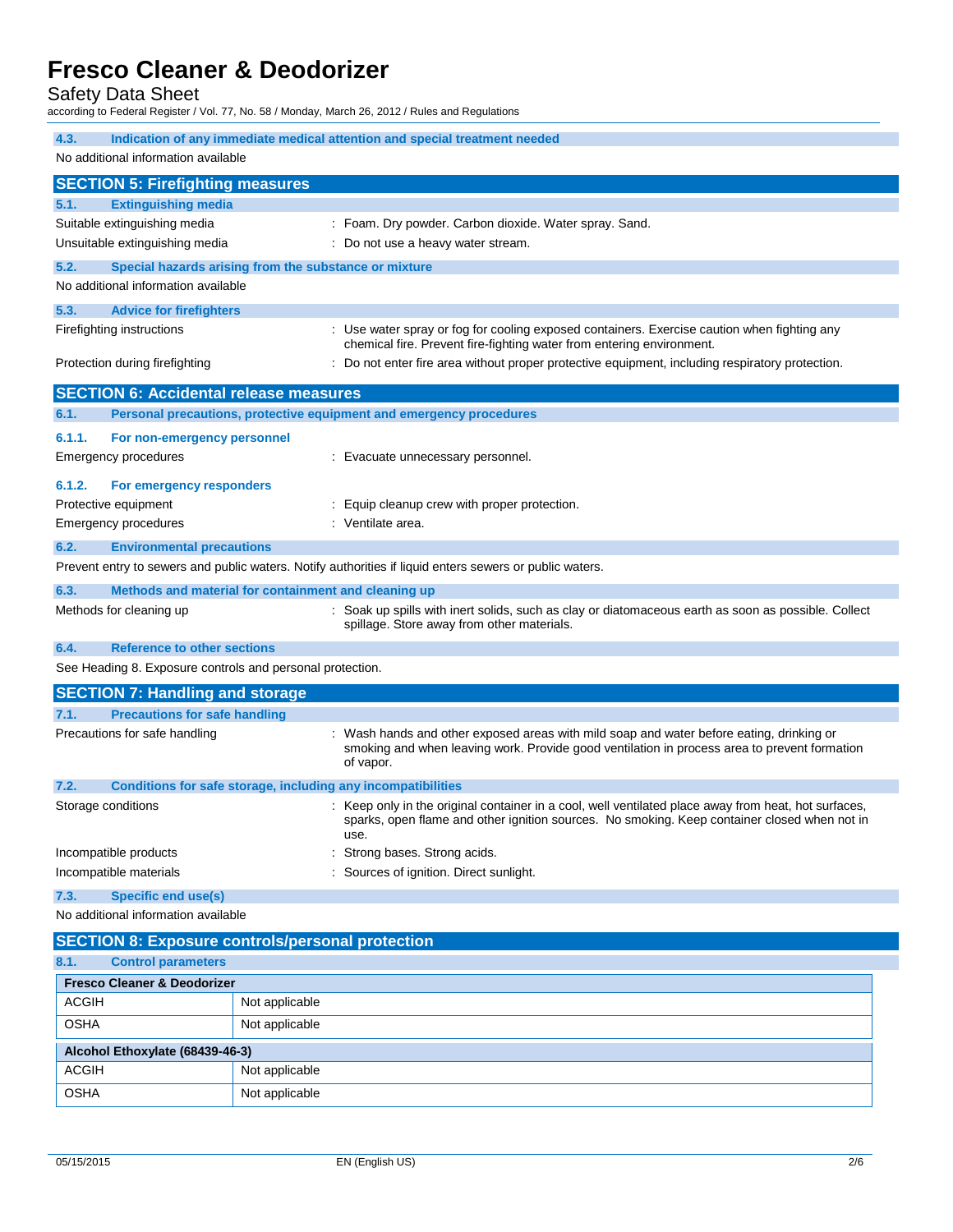Safety Data Sheet

j.

according to Federal Register / Vol. 77, No. 58 / Monday, March 26, 2012 / Rules and Regulations

| Sodium Xylene Sulfonate (1300-72-7)                  |                                                                                                                                        |
|------------------------------------------------------|----------------------------------------------------------------------------------------------------------------------------------------|
| <b>ACGIH</b>                                         | Not applicable                                                                                                                         |
| <b>OSHA</b>                                          | Not applicable                                                                                                                         |
|                                                      |                                                                                                                                        |
| 8.2.<br><b>Exposure controls</b>                     |                                                                                                                                        |
| Personal protective equipment                        | : Avoid all unnecessary exposure.                                                                                                      |
|                                                      |                                                                                                                                        |
| Hand protection                                      | : Wear protective gloves/eye protection/face protection protective gloves.                                                             |
| Eye protection                                       | : Chemical goggles or safety glasses.                                                                                                  |
| Respiratory protection                               | : Wear appropriate mask.                                                                                                               |
| Other information                                    | : Do not eat, drink or smoke during use.                                                                                               |
| <b>SECTION 9: Physical and chemical properties</b>   |                                                                                                                                        |
| 9.1.                                                 | Information on basic physical and chemical properties                                                                                  |
| Physical state                                       | : Liquid                                                                                                                               |
| Color                                                | : light blue                                                                                                                           |
| Odor                                                 | : Tropical Rain                                                                                                                        |
| Odor threshold                                       | : No data available                                                                                                                    |
| рH                                                   | $: 6 - 7$                                                                                                                              |
| Melting point                                        | : No data available                                                                                                                    |
| Freezing point                                       | No data available                                                                                                                      |
| Boiling point                                        | : $212 - 220$ °F                                                                                                                       |
| Flash point                                          | : ≥ 200 °F                                                                                                                             |
| Relative evaporation rate (butyl acetate=1)          | : No data available                                                                                                                    |
| Flammability (solid, gas)                            | : No data available                                                                                                                    |
| <b>Explosion limits</b>                              | No data available                                                                                                                      |
| <b>Explosive properties</b>                          | No data available                                                                                                                      |
| Oxidizing properties                                 | No data available                                                                                                                      |
| Vapor pressure                                       | No data available                                                                                                                      |
| Relative density                                     | -1                                                                                                                                     |
| Relative vapor density at 20 °C                      | Same as water                                                                                                                          |
| Solubility                                           | Soluble in water.<br>Water: Solubility in water of component(s) of the mixture :<br>$\cdot$ : $\cdot$ : $\cdot$ : 71 g/100ml $\cdot$ : |
| Log Pow                                              | No data available                                                                                                                      |
| Log Kow                                              | No data available                                                                                                                      |
| Auto-ignition temperature                            | : No data available                                                                                                                    |
| Decomposition temperature                            | : No data available                                                                                                                    |
| Viscosity                                            | : No data available                                                                                                                    |
| Viscosity, kinematic                                 | No data available                                                                                                                      |
| Viscosity, dynamic                                   | No data available                                                                                                                      |
| <b>Other information</b><br>9.2.                     |                                                                                                                                        |
| No additional information available                  |                                                                                                                                        |
| <b>SECTION 10: Stability and reactivity</b>          |                                                                                                                                        |
| 10.1.<br><b>Reactivity</b>                           |                                                                                                                                        |
| No additional information available                  |                                                                                                                                        |
| 10.2.<br><b>Chemical stability</b>                   |                                                                                                                                        |
| Stable under normal conditions. Not established.     |                                                                                                                                        |
| 10.3.<br><b>Possibility of hazardous reactions</b>   |                                                                                                                                        |
| Not established.                                     |                                                                                                                                        |
| <b>Conditions to avoid</b><br>10.4.                  |                                                                                                                                        |
| Direct sunlight. Extremely high or low temperatures. |                                                                                                                                        |
| 05/15/2015                                           | EN (English US)<br>3/6                                                                                                                 |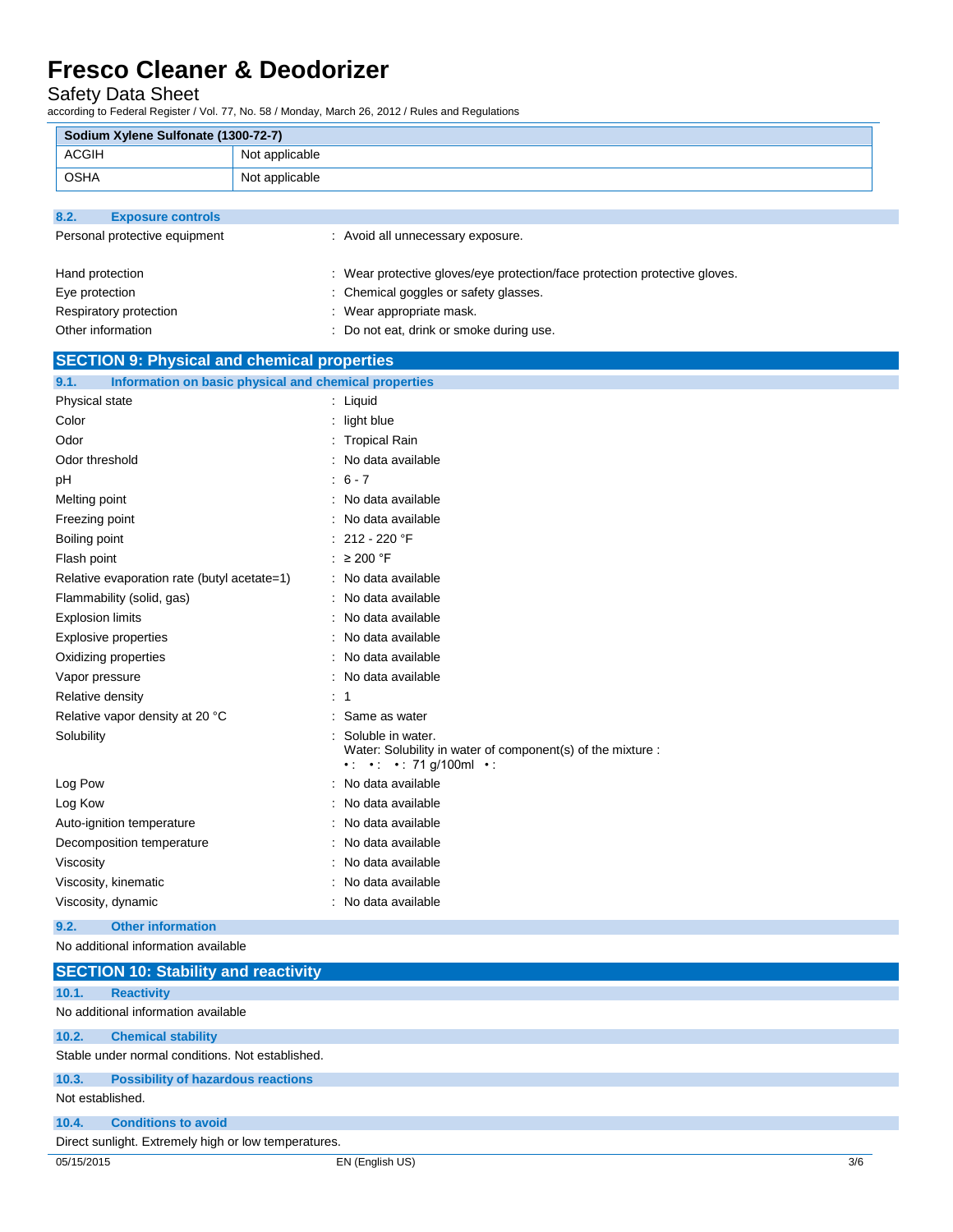Safety Data Sheet

according to Federal Register / Vol. 77, No. 58 / Monday, March 26, 2012 / Rules and Regulations

| 10.5.                                        | Incompatible materials                  |  |
|----------------------------------------------|-----------------------------------------|--|
|                                              |                                         |  |
| Strong acids. Strong bases.                  |                                         |  |
| 10.6.                                        | <b>Hazardous decomposition products</b> |  |
| Fume, Carbon monoxide, Carbon dioxide.       |                                         |  |
| <b>SECTION 11: Toxicological information</b> |                                         |  |
| 11.1.                                        | Information on toxicological effects    |  |

| Acute toxicity                                         | : Not classified                                                    |
|--------------------------------------------------------|---------------------------------------------------------------------|
| Alcohol Ethoxylate (68439-46-3)                        |                                                                     |
| LD50 oral rat                                          | 1400 mg/kg                                                          |
| LD50 dermal rat                                        | > 5000 mg/kg                                                        |
| ATE US (oral)                                          | 1400.000 mg/kg body weight                                          |
| Skin corrosion/irritation                              | : Not classified                                                    |
|                                                        | pH: 6 - 7                                                           |
| Serious eye damage/irritation                          | : Not classified                                                    |
|                                                        | pH: 6 - 7                                                           |
| Respiratory or skin sensitization                      | : Not classified                                                    |
| Germ cell mutagenicity                                 | : Not classified                                                    |
| Carcinogenicity                                        | : Not classified                                                    |
| Reproductive toxicity                                  | : Not classified                                                    |
| Specific target organ toxicity (single exposure)       | : Not classified                                                    |
| Specific target organ toxicity (repeated<br>exposure)  | : Not classified                                                    |
| Aspiration hazard                                      | : Not classified                                                    |
| Potential Adverse human health effects and<br>symptoms | : Based on available data, the classification criteria are not met. |

| <b>SECTION 12: Ecological information</b>                       |                                               |  |
|-----------------------------------------------------------------|-----------------------------------------------|--|
| 12.1.<br><b>Toxicity</b>                                        |                                               |  |
|                                                                 |                                               |  |
| Alcohol Ethoxylate (68439-46-3)                                 |                                               |  |
| LC50 fish 1                                                     | 6 mg/l                                        |  |
| EC50 Daphnia 1                                                  | $2.5 \text{ mg/l}$                            |  |
| 12.2.<br><b>Persistence and degradability</b>                   |                                               |  |
| <b>Fresco Cleaner &amp; Deodorizer</b>                          |                                               |  |
| Persistence and degradability                                   | Not established.                              |  |
| Sodium Xylene Sulfonate (1300-72-7)                             |                                               |  |
| Persistence and degradability                                   | Biodegradability in water: no data available. |  |
| <b>Bioaccumulative potential</b><br>12.3.                       |                                               |  |
| <b>Fresco Cleaner &amp; Deodorizer</b>                          |                                               |  |
| Bioaccumulative potential                                       | Not established.                              |  |
| Sodium Xylene Sulfonate (1300-72-7)                             |                                               |  |
| Bioaccumulative potential<br>No bioaccumulation data available. |                                               |  |
| 12.4.<br><b>Mobility in soil</b>                                |                                               |  |
| No additional information available                             |                                               |  |

**12.5. Other adverse effects**

Effect on the global warming : No known ecological damage caused by this product.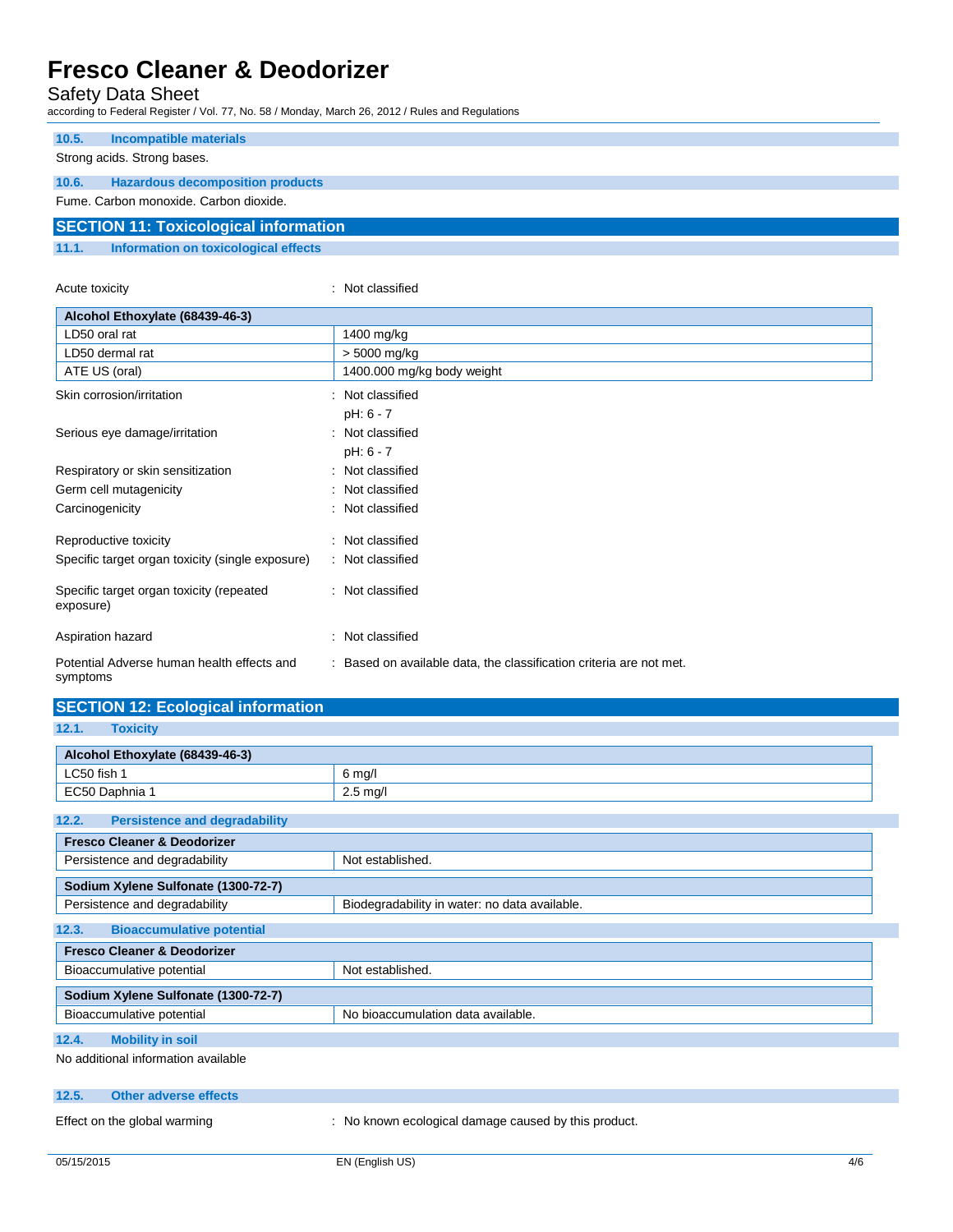| <b>Fresco Cleaner &amp; Deodorizer</b>                                                                                              |                                                                                                                  |  |  |
|-------------------------------------------------------------------------------------------------------------------------------------|------------------------------------------------------------------------------------------------------------------|--|--|
| <b>Safety Data Sheet</b><br>according to Federal Register / Vol. 77, No. 58 / Monday, March 26, 2012 / Rules and Regulations        |                                                                                                                  |  |  |
| Other information                                                                                                                   | : Avoid release to the environment.                                                                              |  |  |
| <b>SECTION 13: Disposal considerations</b>                                                                                          |                                                                                                                  |  |  |
| 13.1.<br><b>Waste treatment methods</b>                                                                                             |                                                                                                                  |  |  |
| Waste disposal recommendations<br>Ecology - waste materials                                                                         | : Dispose in a safe manner in accordance with local/national regulations.<br>: Avoid release to the environment. |  |  |
| <b>SECTION 14: Transport information</b>                                                                                            |                                                                                                                  |  |  |
| <b>Department of Transportation (DOT)</b><br>In accordance with DOT<br>Not regulated for transport<br><b>Additional information</b> |                                                                                                                  |  |  |
| Other information                                                                                                                   | : No supplementary information available.                                                                        |  |  |
| ADR                                                                                                                                 |                                                                                                                  |  |  |
| No additional information available                                                                                                 |                                                                                                                  |  |  |
| <b>Transport by sea</b>                                                                                                             |                                                                                                                  |  |  |
| No additional information available                                                                                                 |                                                                                                                  |  |  |
| <b>Air transport</b><br>No additional information available                                                                         |                                                                                                                  |  |  |
| <b>SECTION 15: Regulatory information</b>                                                                                           |                                                                                                                  |  |  |
| 15.1. US Federal regulations                                                                                                        |                                                                                                                  |  |  |
| Sodium Xylene Sulfonate (1300-72-7)                                                                                                 |                                                                                                                  |  |  |
| Listed on the United States TSCA (Toxic Substances Control Act) inventory                                                           |                                                                                                                  |  |  |
| 15.2. International regulations                                                                                                     |                                                                                                                  |  |  |
| <b>CANADA</b><br>No additional information available                                                                                |                                                                                                                  |  |  |
| <b>EU-Regulations</b><br>No additional information available                                                                        |                                                                                                                  |  |  |
| Classification according to Regulation (EC) No. 1272/2008 [CLP]<br>No additional information available                              |                                                                                                                  |  |  |
| Classification according to Directive 67/548/EEC [DSD] or 1999/45/EC [DPD]<br>Not classified                                        |                                                                                                                  |  |  |
| <b>National regulations</b><br>No additional information available                                                                  |                                                                                                                  |  |  |
| 15.3. US State regulations<br>No additional information available                                                                   |                                                                                                                  |  |  |

| <b>SECTION 16: Other information</b> |            |
|--------------------------------------|------------|
| Revision date                        | 04/15/2015 |
| Other information                    | None.      |